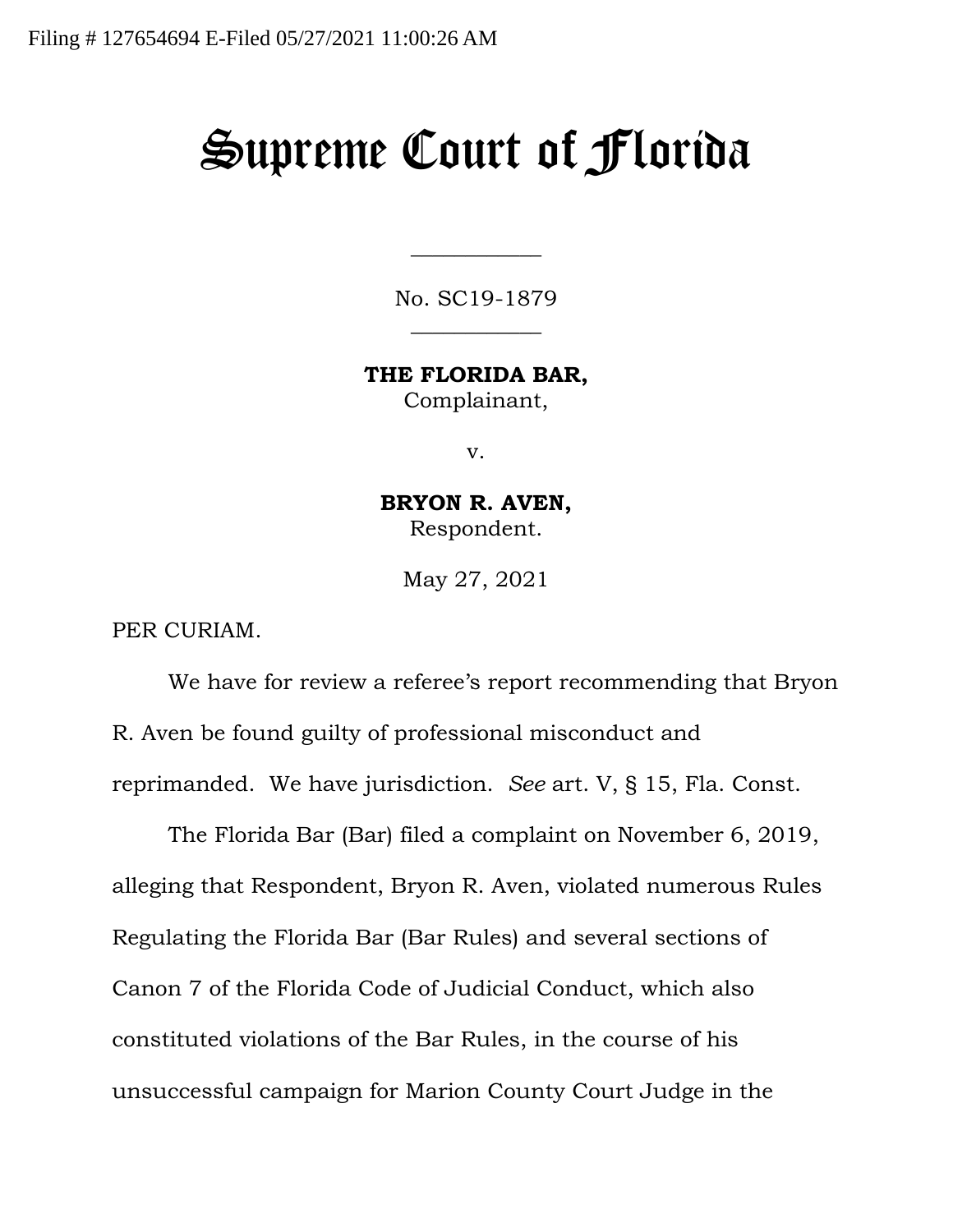August 2018 primary election. We appointed a referee for further proceedings pursuant to the Bar Rules.

The Bar's complaint pertained to Respondent's conduct in running for Marion County Judge against incumbent Judge Robert E. Landt in the August 28, 2018, primary election. Specifically, it was alleged that Respondent attempted to impugn Judge Landt's integrity, citing his record in criminal cases presided over, while repeatedly implying that Respondent was biased in favor of state prosecutors and law enforcement. Based upon this misconduct, the referee recommended that Respondent be found guilty of violating Bar Rules 3-4.3 (Misconduct and Minor Misconduct); 4- 8.2(a) (Judicial and Legal Officials; Impugning Qualifications and Integrity of Judges or Other Officers); and 4-8.2(b) (Candidates for Judicial Office; Code of Judicial Conduct Applies); and Canon 7 of the Code of Judicial Conduct (A Judge or Candidate for Judicial Office Shall Refrain From Inappropriate Political Activity), specifically, Canon 7A(3)(a) (candidate for judicial office shall be faithful to the law, maintain professional competence, and not be swayed by partisan interests, public clamor, or fear of criticism); 7A(3)(b) (candidate for judicial office shall maintain the dignity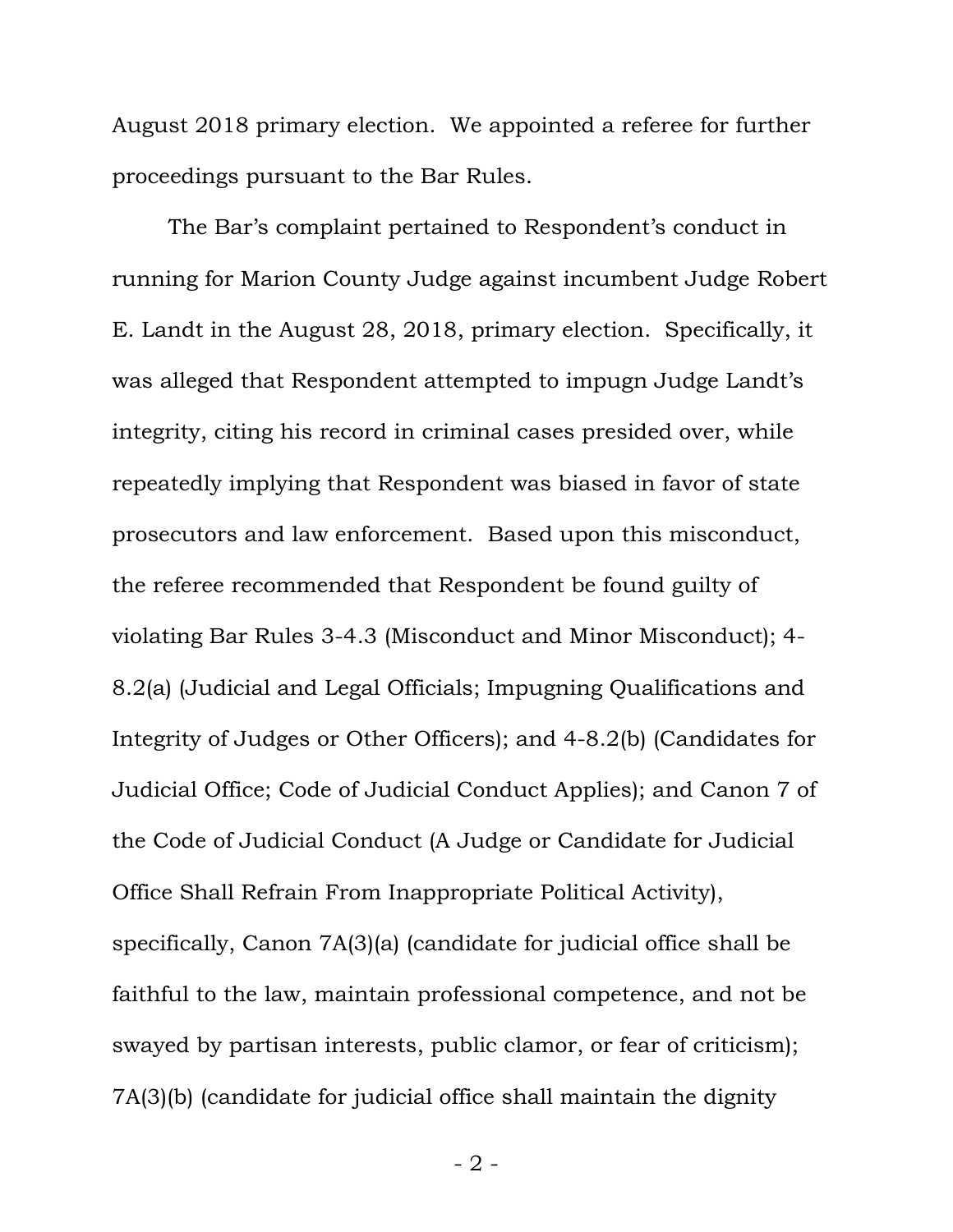appropriate to judicial office and act in a manner consistent with impartiality, integrity, and independence of the judiciary); 7A(3)(e)(i) (candidate for judicial office shall not, with respect to parties or classes of parties, cases, controversies, or issues that are likely to come before the court, make pledges, promises, or commitments that are inconsistent with impartial performance of adjudicative duties of office); and 7A(3)(e)(ii) (candidate for judicial office shall not knowingly misrepresent the identity, qualifications, present position or other fact concerning candidate or opponent).

Upon review of the Stipulation of Facts and Consent Judgment as to Discipline to be Imposed, we conclude that the referee's findings in the Report of Referee Accepting Consent Judgment are sufficient under the applicable rules to support the recommendations. *See Fla. Bar v. Shoureas*, 913 So. 2d 554, 557- 58 (Fla. 2005). Further, the referee recommended that Respondent receive a reprimand. In reviewing a referee's recommended discipline, this Court's scope of review is broader than that afforded to the referee's findings of fact because, ultimately, it is the Court's responsibility to order the appropriate sanction. *See Fla. Bar v. Anderson*, 538 So. 2d 852, 854 (Fla. 1989); *see also* art. V, § 15,

- 3 -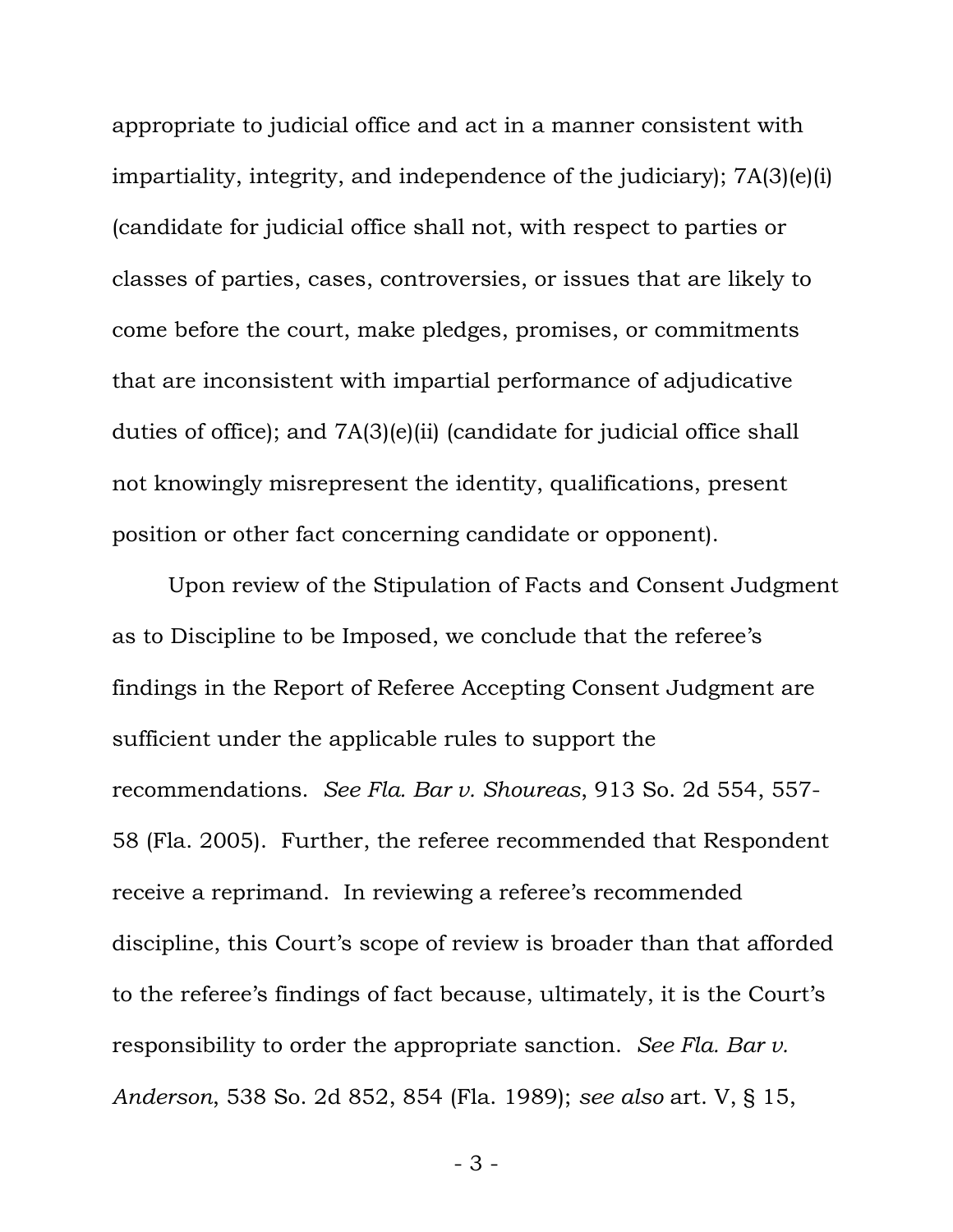Fla. Const. In this case, we approve the referee's recommendation as reasonable and supported by existing case law. *See Fla. Bar v. Temmer*, 753 So. 2d 555, 558 (Fla. 1999).

However, we write to place future candidates for judicial office on notice that this Court takes misrepresentations that cast a sitting judge in a false light seriously because of their potential to undermine confidence in the rule of law. With respect to candidates who have won judicial elections using similar misrepresentations, and related campaign-related misconduct, we have removed the newly elected judges from office. *See, e.g.*, *In re Santino*, 257 So. 3d 25 (Fla. 2018); *In re Renke*, 933 So. 2d 482 (Fla. 2006); *In re McMillan*, 797 So. 2d 560 (Fla. 2001). Accordingly, in the future, similar misconduct presented in the posture of this type of case should be expected to result in a more severe sanction, including suspension.

Based upon our review of the referee's report, the stipulation of facts, and the consent judgment, we hereby reprimand Bryon R. Aven, which reprimand shall be published in the *Southern Reporter*. Judgment is entered for The Florida Bar, 651 East Jefferson Street, Tallahassee, Florida 32399-2300, for recovery of costs from Bryon

- 4 -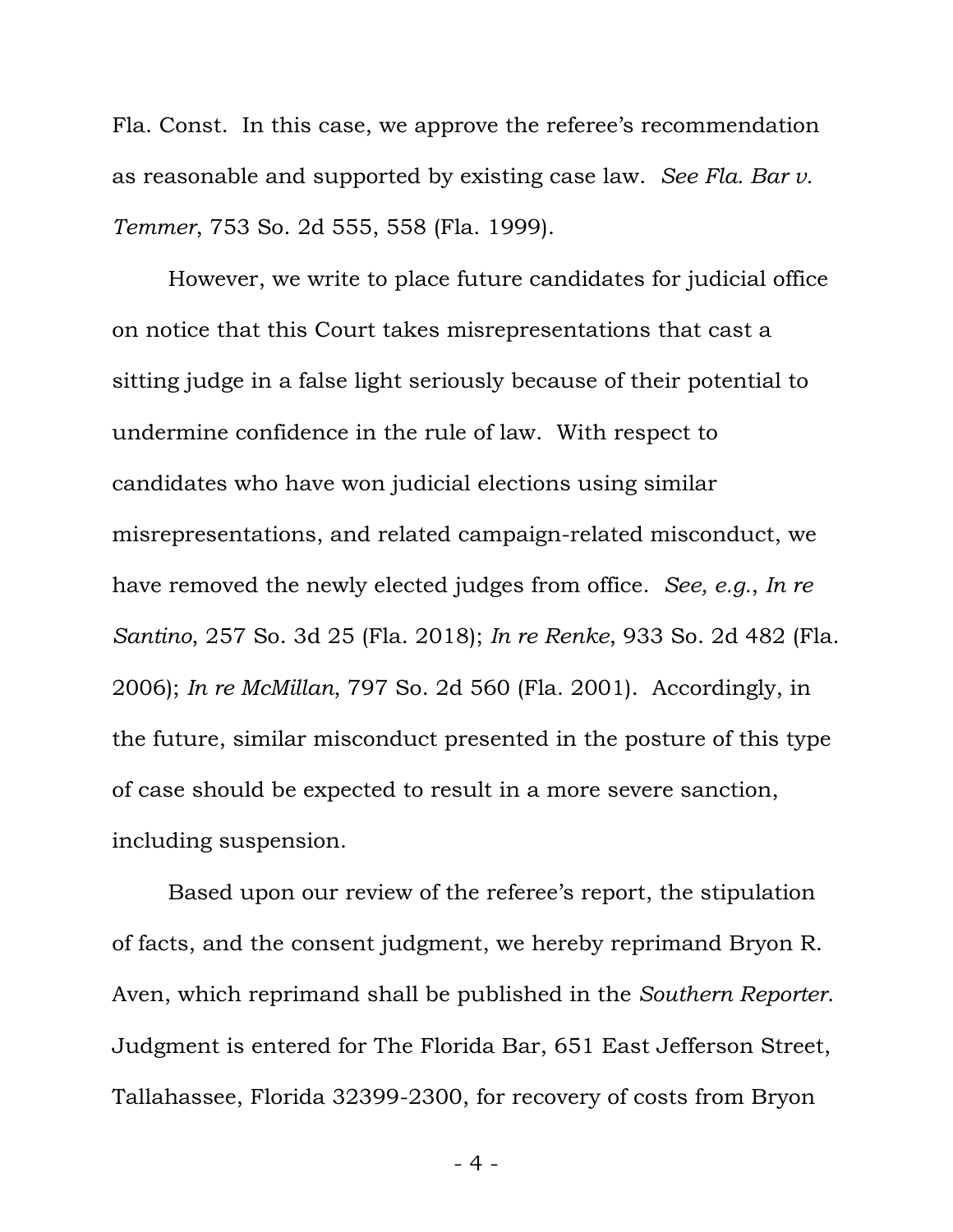R. Aven in the amount of \$3673.66, for which sum let execution issue.

It is so ordered.

LAWSON, COURIEL, and GROSSHANS, JJ., concur. POLSTON and MUÑIZ, JJ., concur in result. CANADY, C.J., dissents with an opinion. LABARGA, J., dissents with an opinion.

NOT FINAL UNTIL TIME EXPIRES TO FILE REHEARING MOTION AND, IF FILED, DETERMINED.

CANADY, C.J., dissenting.

Because I conclude that a reprimand is an insufficient sanction for Respondent's misconduct, I would reject the stipulation. In my view—based on the stipulated facts—a nonrehabilitative suspension would be appropriate in this case. LABARGA, J., dissenting.

I concur with the majority that the referee's findings are sufficient to support Respondent's culpability for violating numerous Rules Regulating the Florida Bar and several sections of Canon 7 of the Code of Judicial Conduct. However, I disagree with the majority that the referee's recommended discipline—a public reprimand via publication of the majority opinion—is an adequate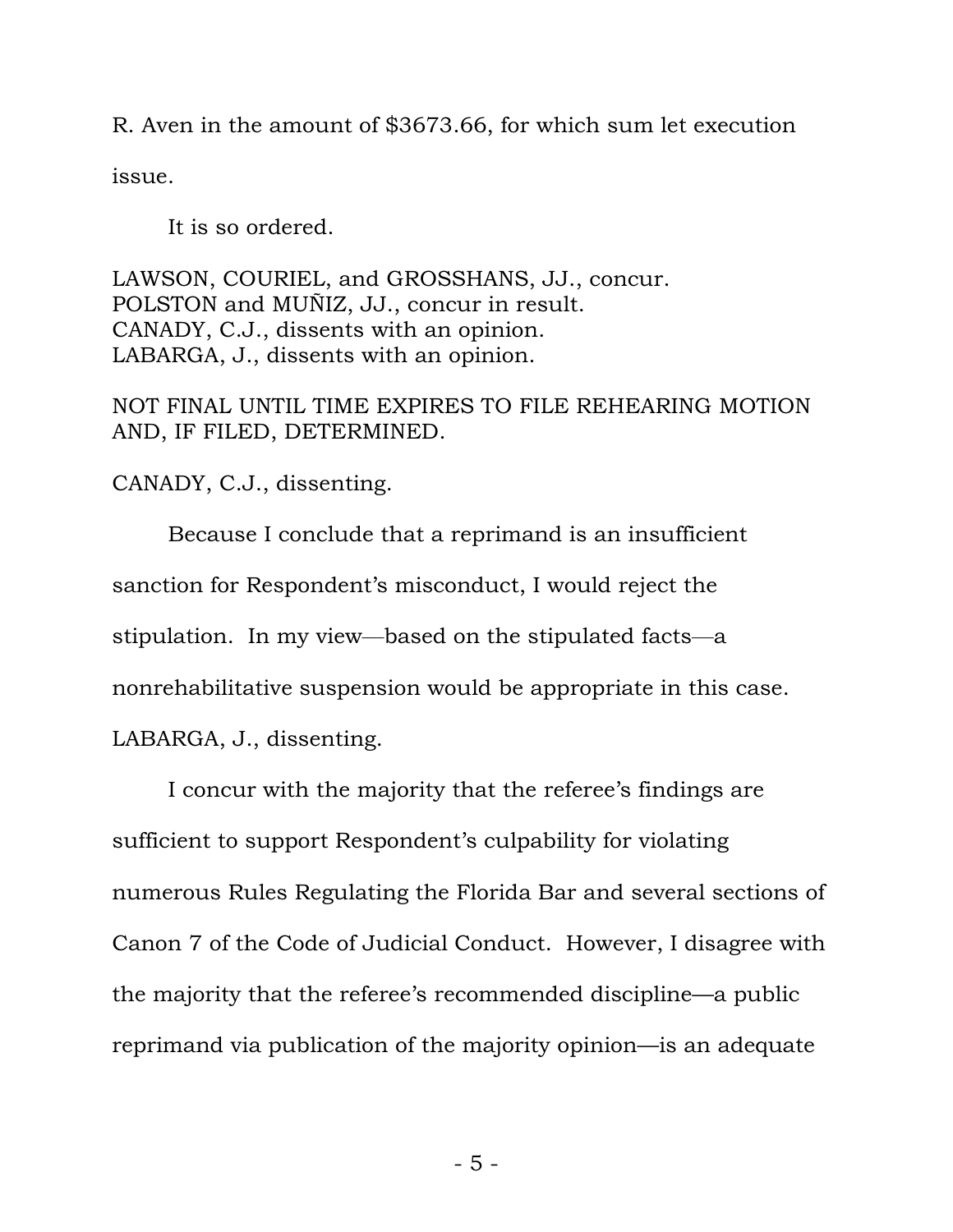sanction for Respondent's egregious conduct during a judicial campaign. I therefore respectfully dissent.

As noted by the majority, The Florida Bar filed a complaint alleging that Respondent violated numerous Rules Regulating the Florida Bar and several sections of Canon 7 of the Florida Code of Judicial Conduct in the course of his unsuccessful campaign for a seat on the Marion County Court. The referee conducted a final hearing on August 11, 2020, and September 2, 2020. However, on October 6, 2020, prior to the sanctions hearing, the parties entered into a consent judgment which recommended a public reprimand as the discipline to be imposed. Thereafter, the referee filed his Report of Referee Accepting Consent Judgment (report) accepting the parties' stipulation and recommended sanction.

The stipulated facts contained in the report revealed that Respondent ran for Marion County Judge in the August 28, 2018, primary election against incumbent Judge Robert E. Landt. During the campaign, Respondent maintained pages on various social media platforms, hosted a campaign website, and appeared at public forums. According to the referee, "Although the campaign website was hosted by a campaign committee, respondent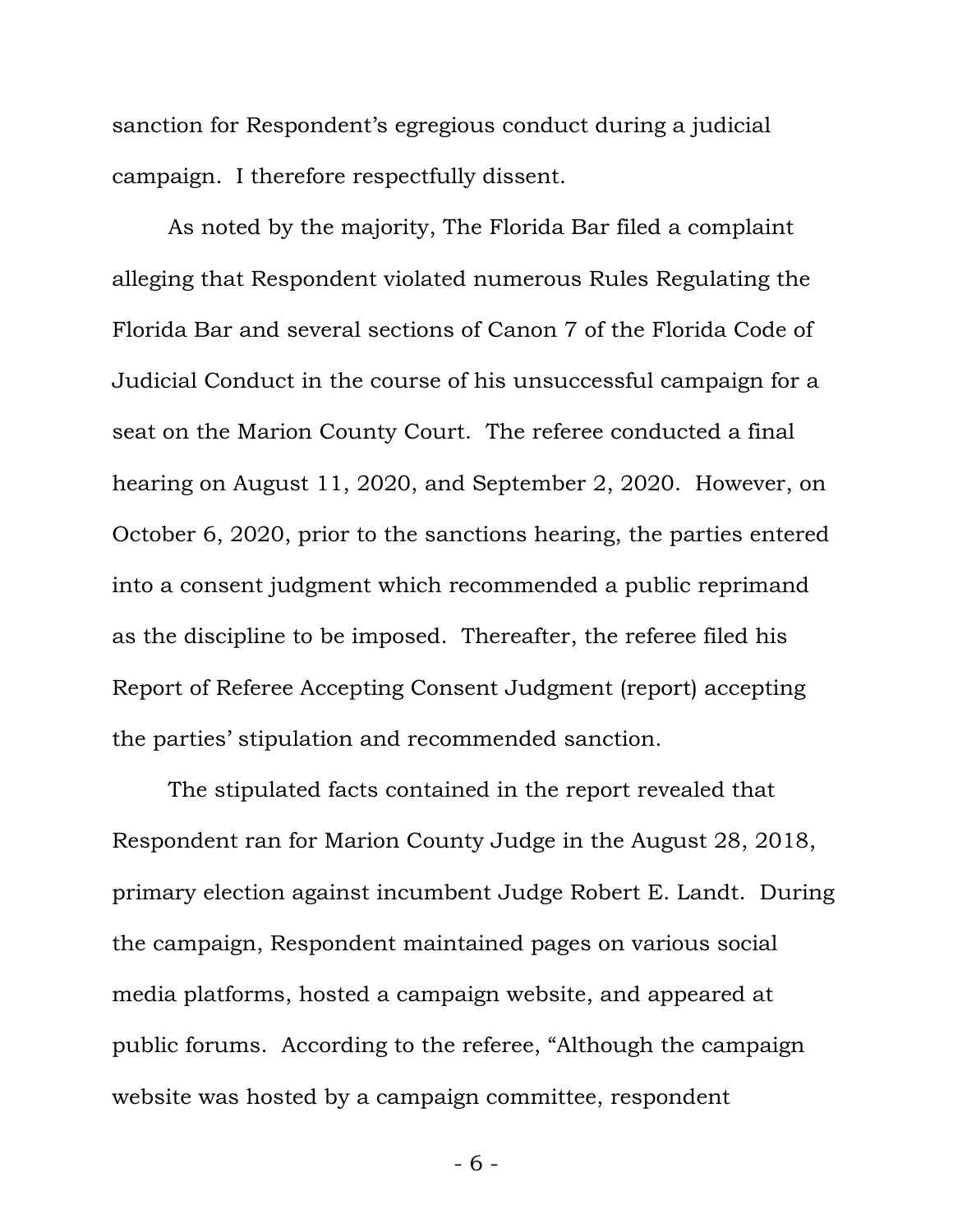acknowledged and understood that he was aware of all postings on

the site, approved the format and the text, and accepted the

premise that it was his responsibility to assure that the context and

the messaging were ethically proper and within the rules."

During the course of his judicial campaign, Respondent made

the following statements on his campaign website:

A motion to suppress is filed when a defendant seeks a judge to order that evidence obtained by law enforcement be found inadmissible. Granting a motion to suppress requires the court to find that law enforcement violated the rights of the defendant. Generally, law enforcement officers do an excellent job following the law and respecting the rights of the defendant. The majority of all motions to suppress are denied.

Robert Landt has presided over 23 contested hearings involving motions to suppress. In 14 of the 23 hearings where he has ruled, he found that law enforcement officers have violated the rights of the defendant, excluding the State from using critical evidence against the defendant. These are the same officers that appear in every other court in Marion County.

According to the report, Respondent asserted in his campaign

website that Judge Landt had the "Fewest Sentences Appealed by

Defendants" and the "Most State Appeals." The report noted the

following:

[U]nder the heading "Most State Appeals," respondent made the following statement before listing links to state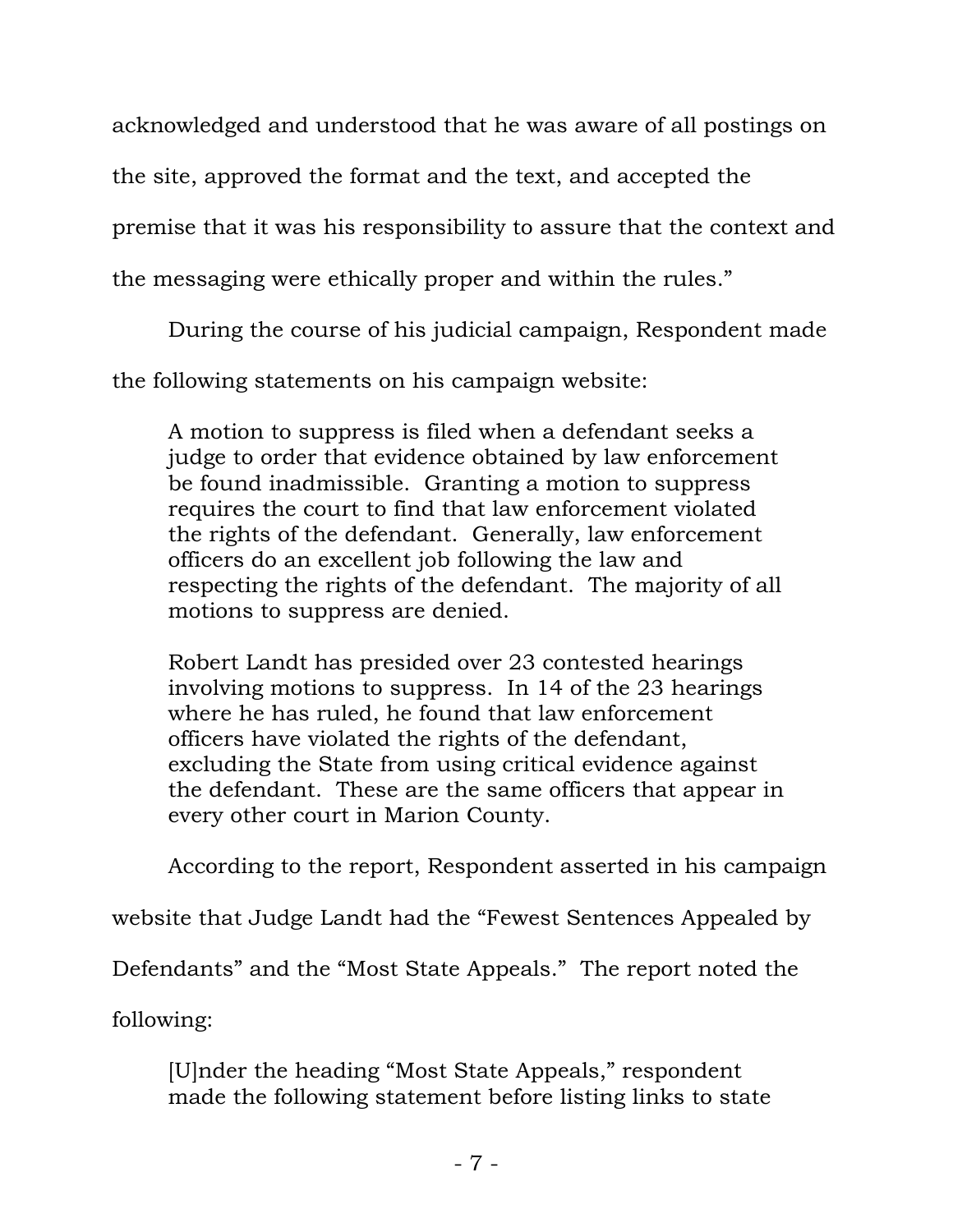appeals against Judge Landt: "From January 2013 to present, the State Attorney's Office has appealed the decisions of Marion County Judges a total of 12 times. Robert Landt has been appealed by the State ten times."

. . . Under the heading "Fewest Sentences Appealed by Defendants," Respondent made the following statement: "Defendant's [sic] generally appeal a judgment and sentence because of the findings made by the court of the sanctions imposed. The harsher a judge sentences defendants, the more defendants will appeal."

Following these statements on his campaign website, under

the heading "Fewest Sentences Appealed by Defendants,"

Respondent presented a list comparing the lesser number of times

Judge Landt's decisions were appealed by criminal defendants to

the greater number of times that defendants appealed the decisions

of other Marion County judges.

Given these undisputed facts, the referee made the following

conclusions:

Regarding respondent's statements about Judge Landt's rulings on motions to suppress, respondent improperly interjected personal bias, and in effect, offered a promise to the voting public that he would handle such matters differently than the current presiding judge.

. . . Respondent's statements about the number of appeals concerning Judge Landt were misleading. It was problematic to address this issue on a website with a post when there are so many other facets of appellate review. Such an assertive headline, without equally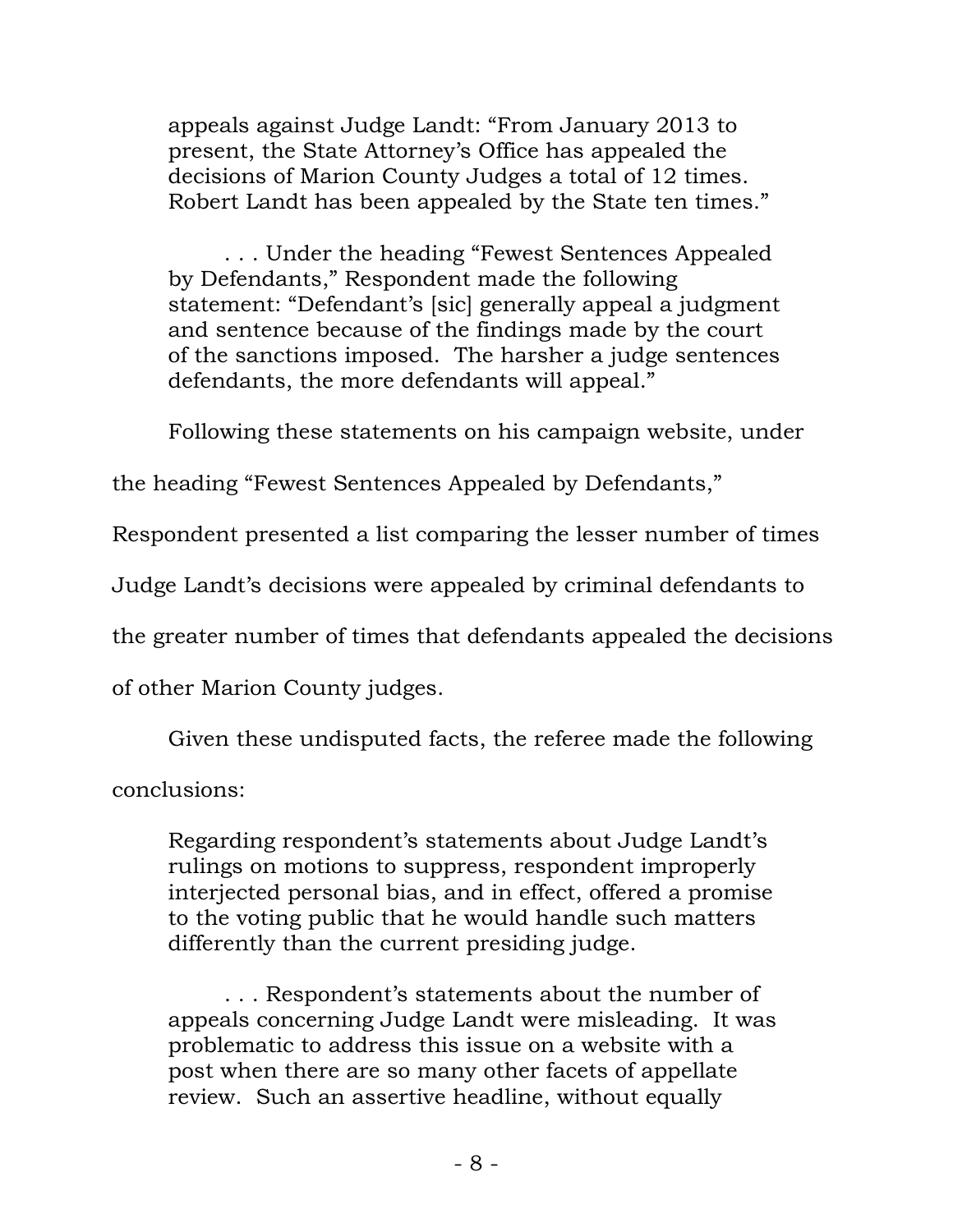establishing full context and analysis, communicates to the voting public that the incumbent has, and shows, disfavor to the state. And in a binary choice in a campaign, in effect, the message is "I won't be such a person."

. . . The combination of the headline on respondent's website landing page and the different sections taken in conjunction with the editorial, opinionated assertions made by respondent in his postings, misled the voting public and undermined public confidence in the judiciary.

. . . The evidence presented was clear and convincing to establish that respondent expressly and intentionally implied that the incumbent judge favored criminals, disfavored law enforcement, disfavored the state attorney, and that he, as a candidate, would do differently.

. . . While respondent did not fully accept responsibility for his conduct, respondent acknowledged how one could interpret and/or view the campaign messaging in less than and below the standards that he must be held to.

Based on these findings, the referee correctly found that

Respondent violated Canon 7A(3)(a) of the Florida Code of Judicial

Conduct, which provides that a candidate for judicial office "shall be

faithful to the law and maintain professional competence in it, and

shall not be swayed by partisan interests, public clamor, or fear of

criticism"; Canon 7A(3)(b), which requires that a candidate for

judicial office "shall maintain the dignity appropriate to judicial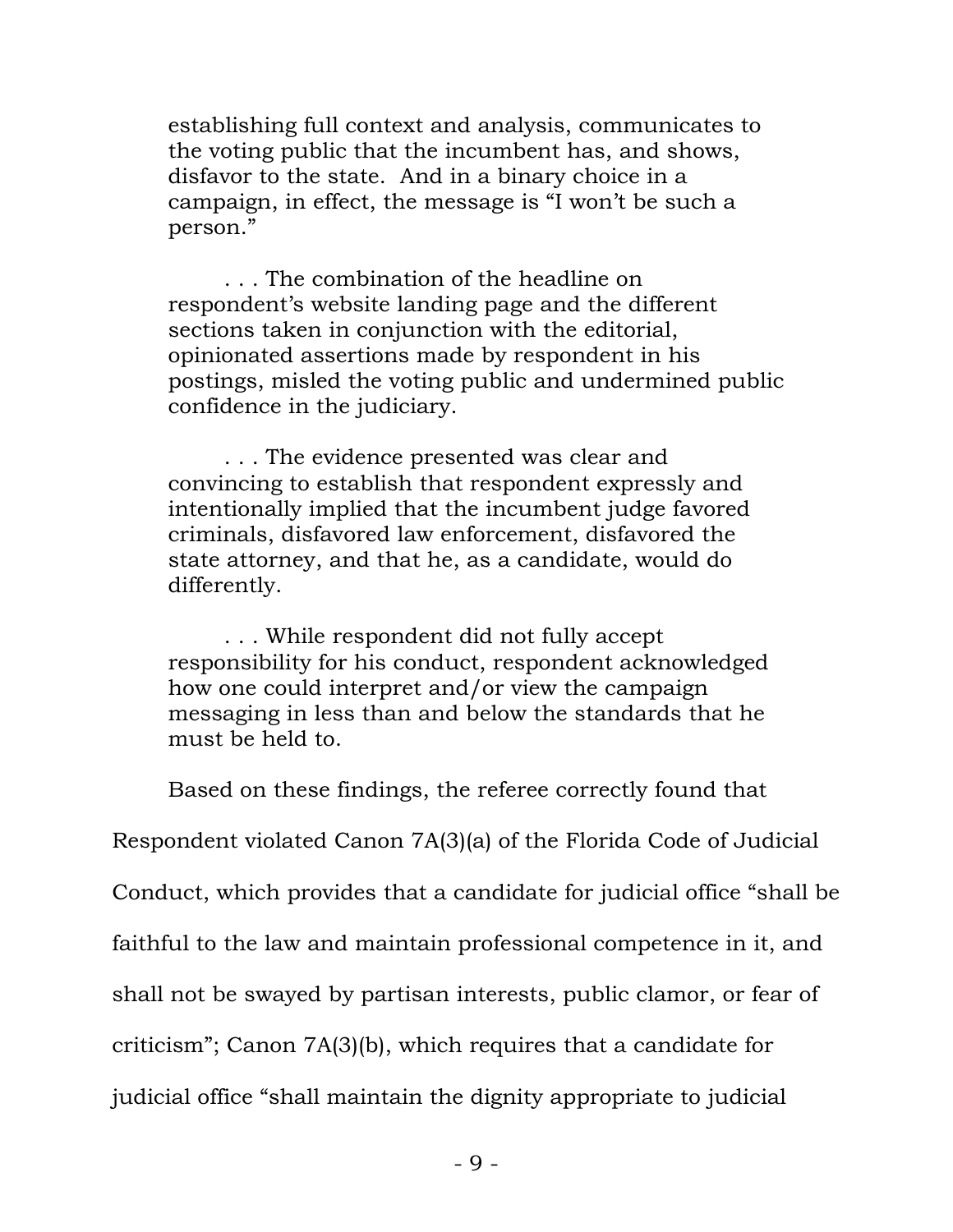office and act in a manner consistent with the impartiality, integrity, and independence of the judiciary, and shall encourage members of the candidate's family to adhere to the same standards of political conduct in support of the candidate as apply to the candidate"; Canon 7A(3)(e)(i), which provides that a candidate for judicial office "shall not . . . with respect to parties or classes of parties, cases, controversies, or issues that are likely to come before the court, make pledges, promises, or commitments that are inconsistent with the impartial performance of the adjudicative duties of the office"; and Canon 7A(3)(e)(ii), which provides that a candidate for judicial office "shall not . . . knowingly misrepresent the identity, qualifications, present position or other fact concerning the candidate or an opponent."

In many respects, the implications made in Respondent's campaign website by his campaign committee are similar to the offending misrepresentations made in *In re Santino*, 257 So. 3d 25 (Fla. 2018). Santino's campaign committee for an open seat for Palm Beach County Judge published an email addressed to potential voters which listed her experience as a probation officer and a victim services advocate for victims of rape, homicide, and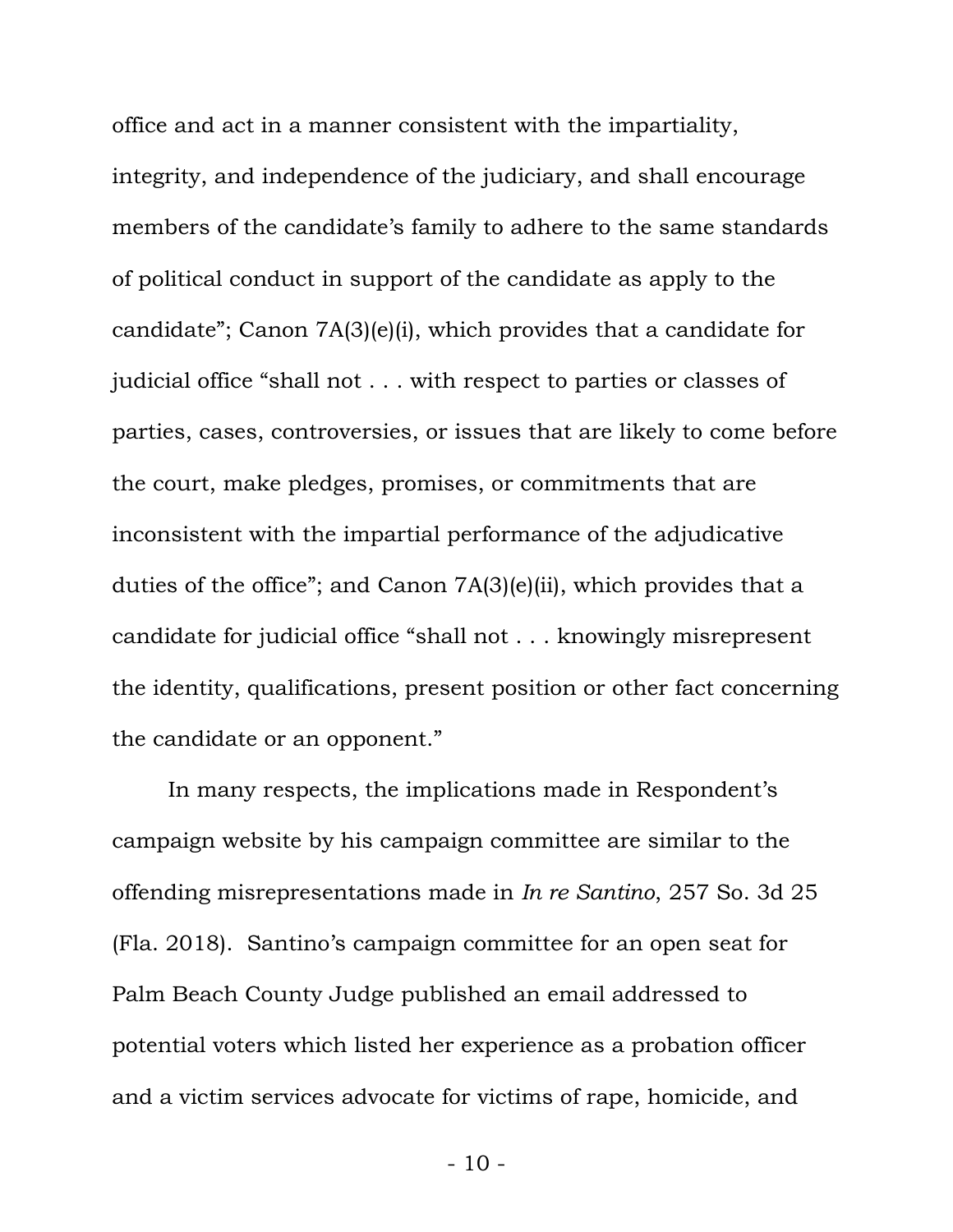domestic violence, while describing her opponent's legal experience as "limited to criminal defense—representing murderers, rapists, child molesters and other criminals." *Id.* at 27. Soon thereafter, a local newspaper ran an article titled "PBC race gets ugly—some say—in Donald Trump-like way." *Id.* Rather than retracting or apologizing for her campaign's disparaging remarks, Santino told the newspaper reporter, "I completely respect, and I'm proud of our justice system, and while every person is entitled to a defense, Mr. Lerman is not a public defender, and chooses to represent individuals who commit heinous crimes." *Id.* Thereafter, the tone of the campaign deteriorated even further with Santino making additional improper remarks. Ultimately, Santino was elected and took office. Soon thereafter, she faced a Judicial Qualifications Commission (JQC) inquiry which ultimately concluded with a recommendation of removal from office—a recommendation that a majority of this Court accepted and imposed.

In considering the proper discipline in *Santino*, "we first considered the effect that Santino's actions had on the public's trust in the judiciary." *Id*. at 33. We noted that "Florida has a compelling interest in protecting the integrity of the judiciary and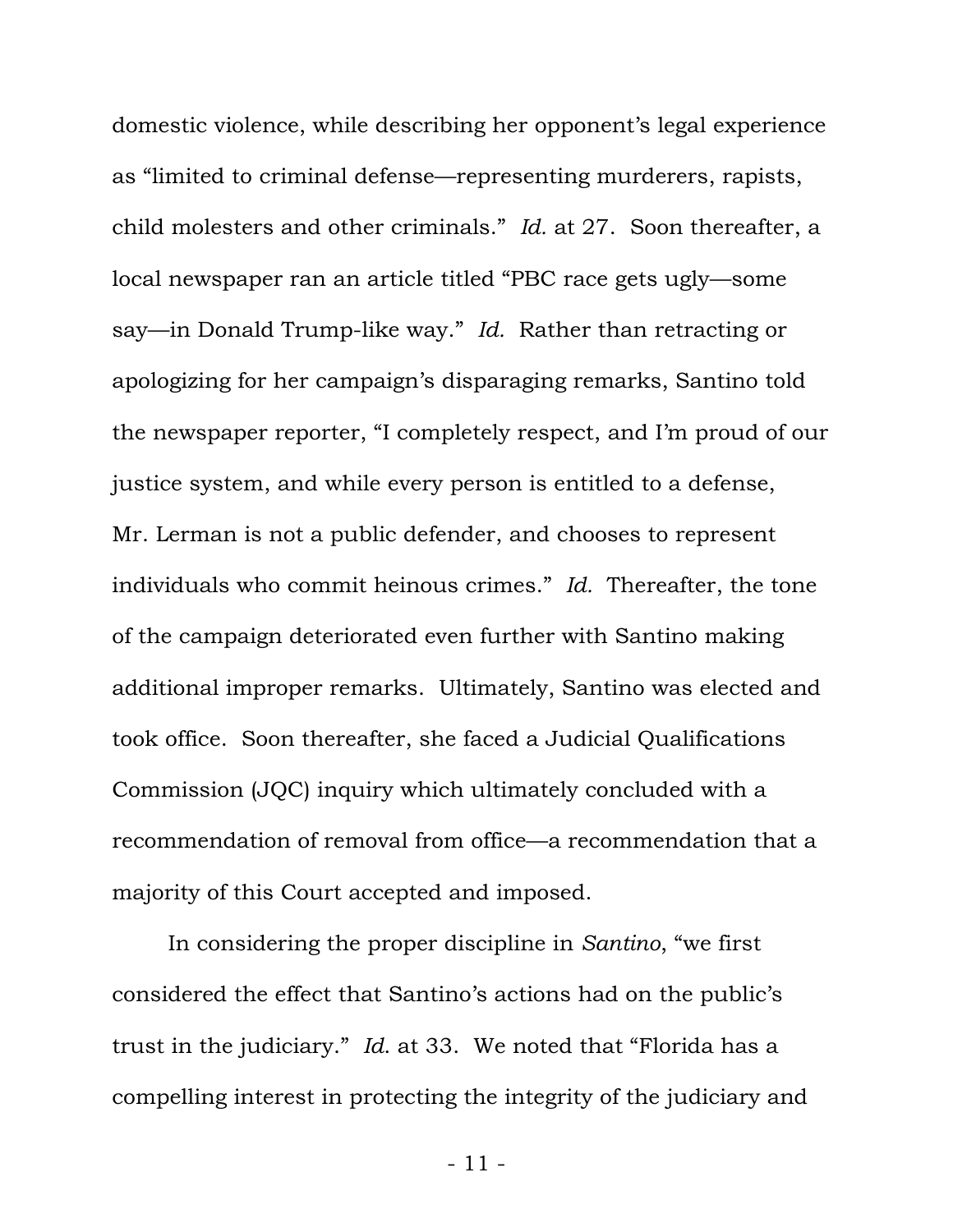maintaining the public's confidence in an impartial judiciary." *Id.* 

(quoting *Fla. Bar v. Williams-Yulee*, 138 So. 3d 379, 385 (Fla. 2014),

*aff'd*, 575 U.S. 433 (2015)). We explained:

Santino's numerous statements during the campaign evidenced a bias against criminal defendants, toward whom she imputed guilt; against criminal defense attorneys, whom she implied had some character fault because they "choose" to represent criminal defendants; and in favor of victims, whom she boasted that she worked to protect during her legal career. Such statements are sufficient to create fear on the behalf of criminal defendants—who are entitled to a presumption of innocence under the basic tenets of our judicial system—that they would not receive a fair trial or hearing.

*Santino*, 257 So. 3d at 35-36.

Here, likewise, the referee concluded that "[t]he evidence presented was clear and convincing to establish that respondent expressly and intentionally implied that the incumbent judge favored criminals, disfavored law enforcement, disfavored the state attorney, and that he, as a candidate, would do differently." As noted in *Santino*, "[t]his conduct is antithetical to the conduct expected of judicial candidates." *Id.* at 29 (quoting JQC's notice of formal charges).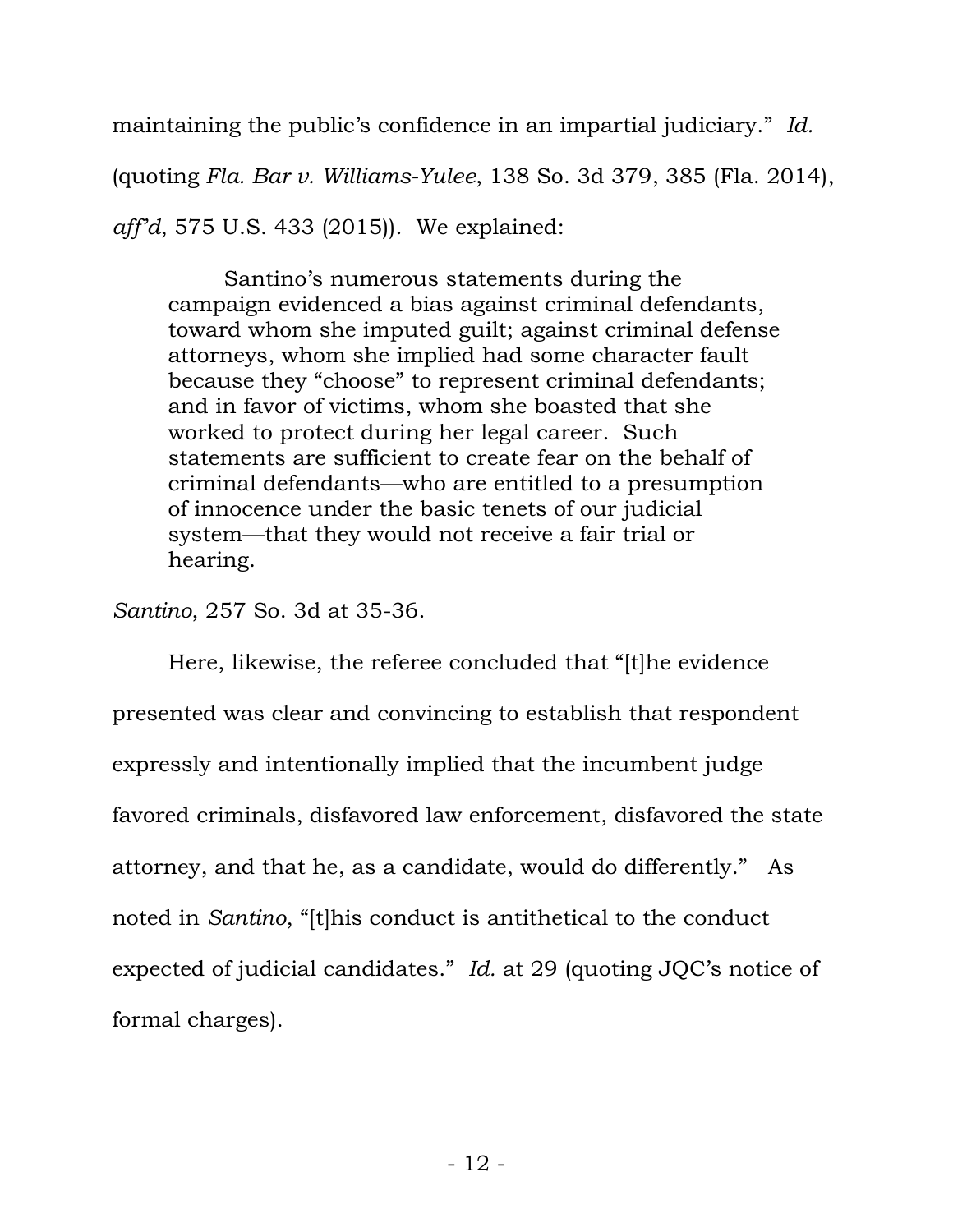In *Santino,* we also addressed the concern of "allow[ing] one guilty of such egregious conduct to retain the benefits of those violations and remain in office." *Id.* at 36 (quoting *In re Alley*, 699 So. 2d 1369, 1370 (Fla. 1997)). In pondering the appropriate discipline, we considered Judge Santino's post-election remarks concerning her view of the seriousness of her violations and the discipline she anticipated would be imposed. We noted the following exchange at a social gathering:

Santino defeated Lerman in the general election and was sworn in as a Palm Beach County Court Judge on January 3, 2017. She was subsequently asked at a social gathering whether misconduct charges could possibly lead to her removal. According to the individual who asked the question, Santino responded to the following effect: "No. I think it . . . won't rise to that. *It will be probably a fine. It's not a big deal."*

*Santino*, 257 So. 3d at 32.

Given that expectation, the Investigative Panel of the JQC

contrasted Santino's remorseful and apologetic response to the

JQC's Notice of Investigation, and again in her sworn testimony

before the Investigative Panel, with the following allegation:

[I]t is difficult to escape the conclusion that you and your campaign consultants employed a "win-at-all-costs," and pay the fine later strategy. This conduct is antithetical to the conduct expected of judicial candidates.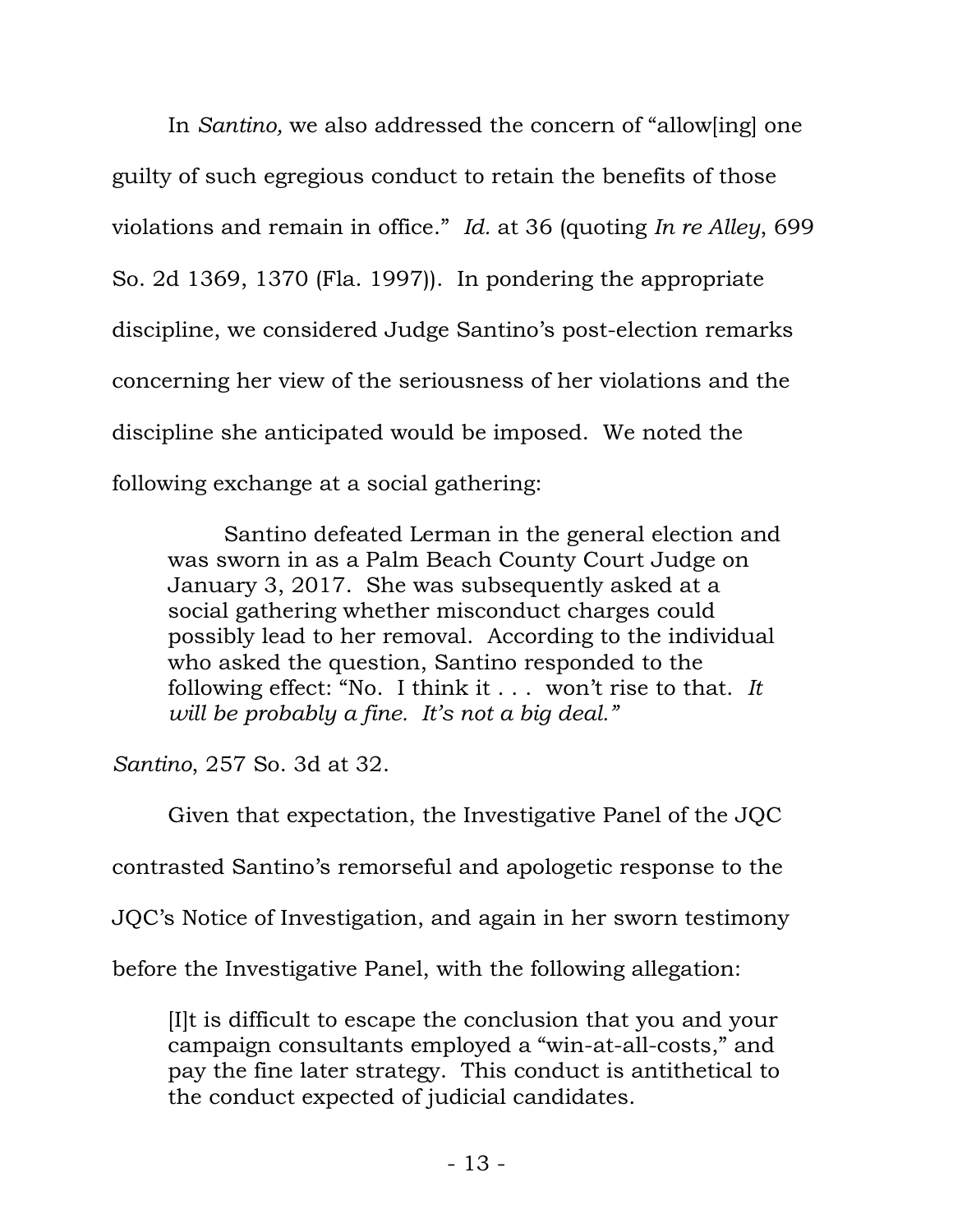*Id.* at 29 (quoting notice of formal charges). This Court emphatically rejected such campaign tactics and expressed the following sentiments:

We refuse to endorse a "win-at-all-costs-and-pay-thefine-later" strategy, especially in light of our past warnings and stated intolerance for the kinds of campaign violations at issue here. By her own admission, had we imposed a fine as a sanction, it would confirm that Santino's violations were "not a big deal." Moreover, if this Court imposed a suspension, it would send a message to all attorneys campaigning for judicial office that they may commit egregious violations of Canon 7 during their campaigns and if they win, a suspension or a fine or both will be the only result. They will be allowed to reap the benefit of their misconduct by continuing to serve the citizens of this state. This we cannot condone.

*Id.* at 36.

Here, unlike *Santino* where the candidates ran for an open judicial seat, Respondent ran against a sitting judge. As noted earlier, Respondent's campaign employed similar "win-at-all-costsand-pay-the-fine-later" tactics to those employed in *Santino*. Respondent expressly and intentionally implied that his opponent favored criminals, disfavored law enforcement, disfavored the state attorney, and that he would do differently.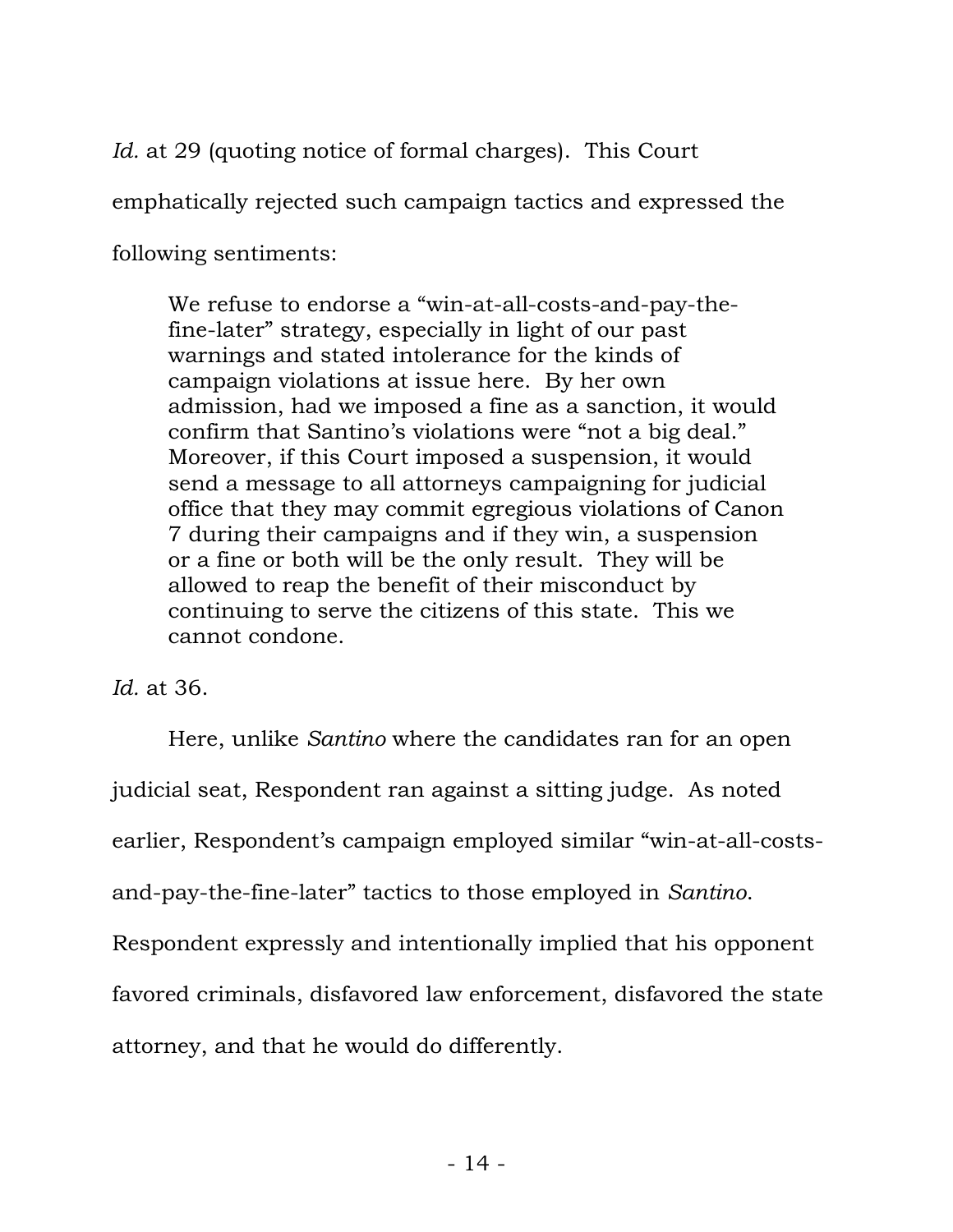Despite Respondent's egregious conduct and serious violations of numerous Rules Regulating the Florida Bar and several sections of Canon 7 of the Florida Code of Judicial Conduct, the majority accepts the referee's recommendation and imposes a mere reprimand as a sanction. In doing so, the majority offers the following warning:

However, we write to place future candidates for judicial office on notice that this Court takes misrepresentations that cast a sitting judge in a false light seriously because of their potential to undermine confidence in the rule of law. With respect to candidates who have won judicial elections using similar misrepresentations, and related campaign-related misconduct, we have removed the newly elected judge from office. *See, e.g.*, *In re Santino*, 257 So. 3d 25 (Fla. 2018); *In re Renke*, 933 So. 2d 482 (Fla. 2006); *In re McMillan*, 797 So. 2d 560 (Fla. 2001).

Majority op. at 4.

Unfortunately, in situations such as in *Santino* where the candidate who utilizes the "win-at-all-costs-and-pay-the-fine-later" tactics actually wins the election, a lengthy suspension, even without pay, may be viewed as worth the prize of a guaranteed commission for a six-year term in office. *See, e.g., In re McMillan*, 797 So. 2d 560, 573 (Fla. 2001) (noting the risk of sending the "wrong message to future candidates; that is, the end justifies the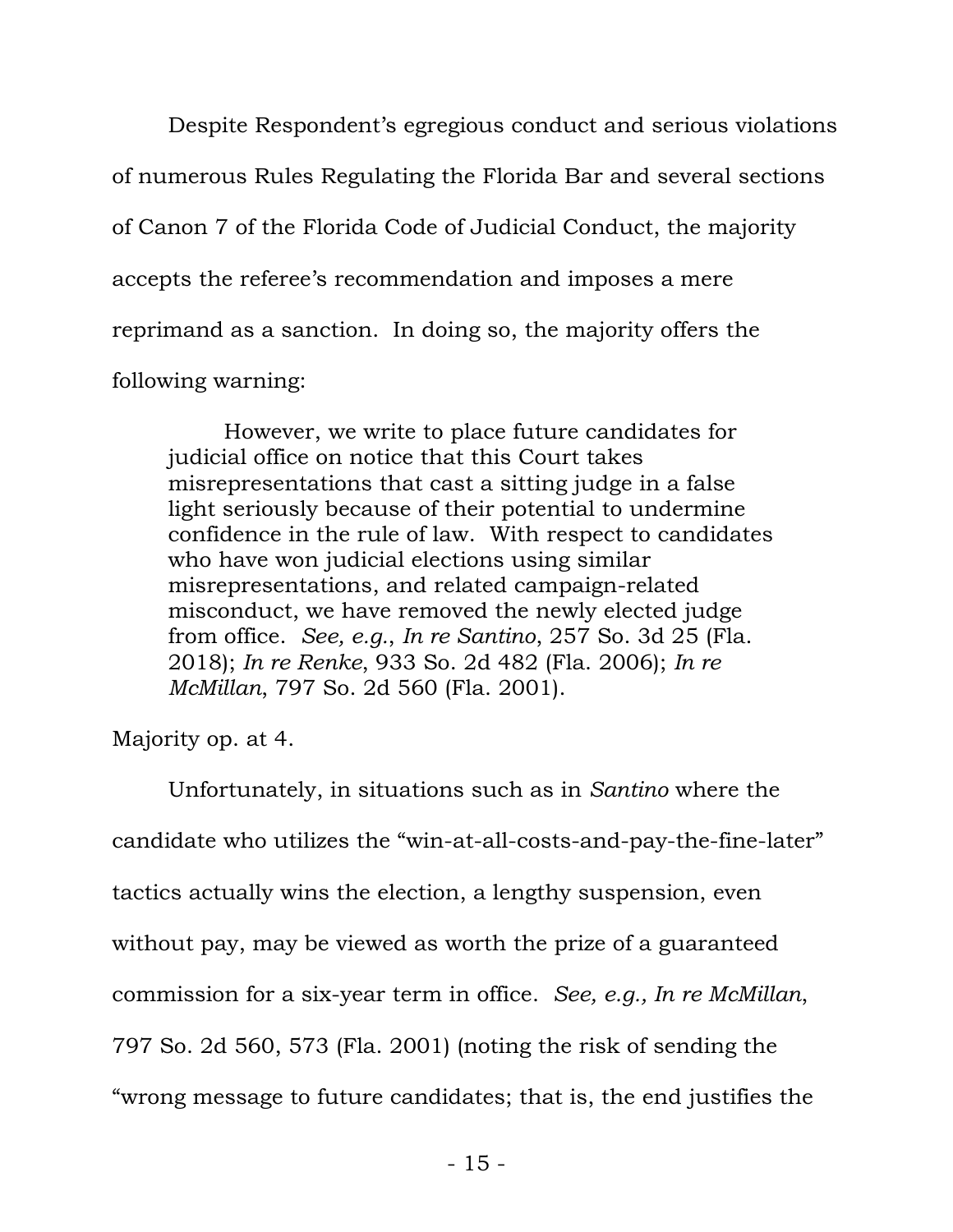means and, thus, all is fair so long as the candidate wins"). After all, once the suspension period ends, the judge will still have the remainder of the term in office to enjoy and can seek reelection thereafter. Thus, given the magnitude of the prize to be won, the majority's warning may not, unfortunately, serve as much of a deterrent.

Here, because Respondent did not take office, the question of removal or suspension from office is not an issue. The only question is the appropriate Bar discipline to be imposed. Given the similarities of Respondent's actions to those in *Santino*, his Bar discipline should be a suspension from the practice of law for at least sixty days, in addition to a public reprimand to be administered by The Florida Bar. While, as noted above, a suspension may not deter such behavior in some cases in the future, it will, however, serve as a stronger message that this Court will not tolerate the "end justifies the means" approach utilized by Respondent in this case.

I respectfully dissent.

Original Proceeding – The Florida Bar